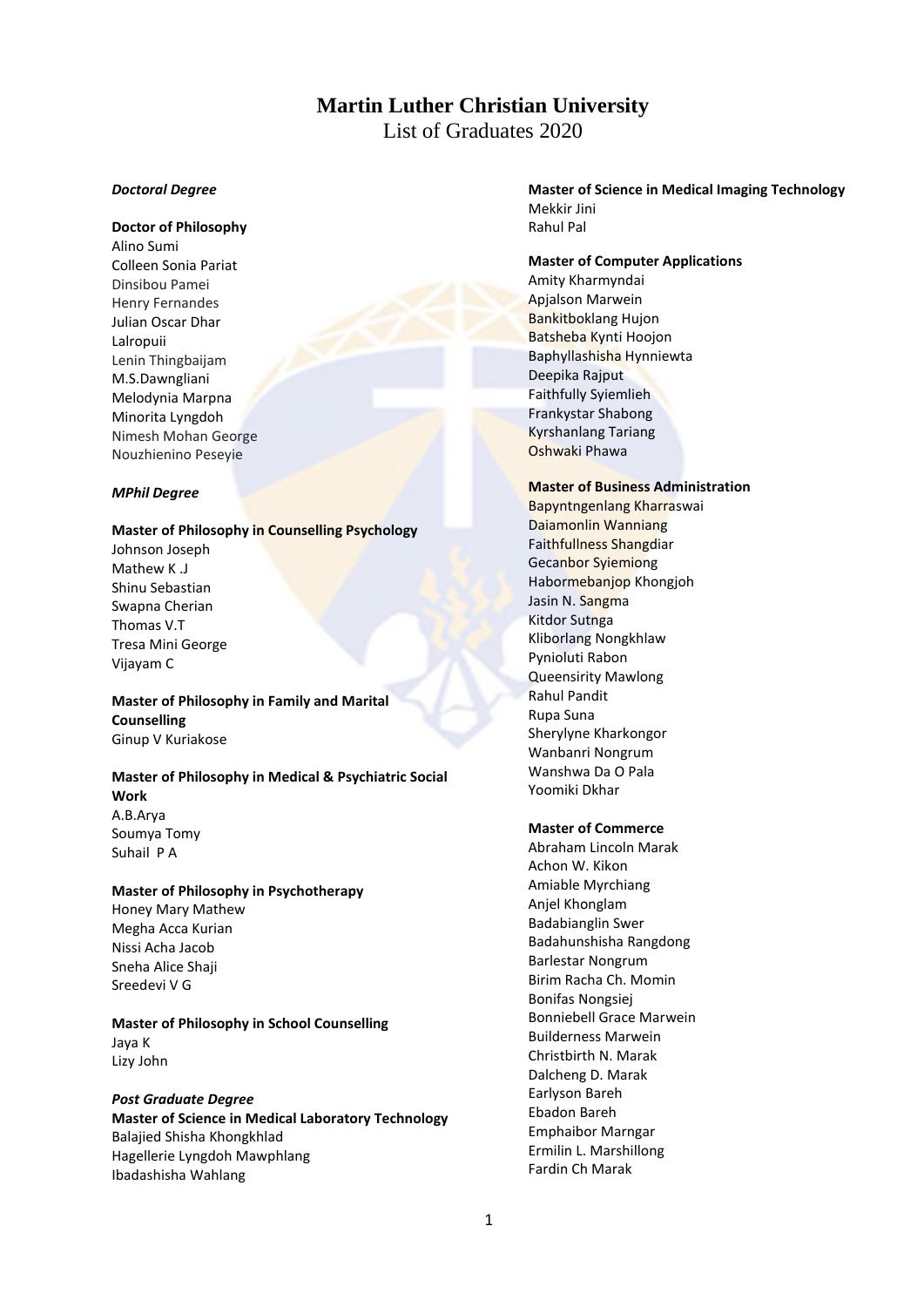Glory Amelia Suiam Hondakaru Iakai Iaryntihlang Synnah Ibanrihunlang Khardewsaw Ibaphylla.S.Mawthoh Jeffrey Synnah John William Syiemlieh Kain Kaios Syiem Kalen Tadeng Lakmenshisha Mylliemngap Lumritsala Thonglaru Mac Reynold Wahlang Mainaw Basumatary Marsilin Lyngdoh Mudang Oku Suraj Thapa Tairo Racco M. Sangma Tesera M. Marak

#### **Master of Arts in Economics**

Akorbha Nanghuloo Barsa Pun Biolin Mukhim Caroline Nongsiej Cynthia Reenda Dkhar Easterlin Swer Lalrempuii Laraplang Nongbri Marleeki Dkhar Nazareen Jyrwa Ngamboilien Haokip Risuklin Sten Shiantimon Pohshna Shonlei W Konyak Sniawlang-I Kyndiah Sofylinda Lyngkhoi

#### **Master of Arts in English**

Allo Sumi Badabiang Doreen Syiem Chapram Kiran Devi H.K Zodinsanga Hubuangamang Gonmei Ibandalin Lymba Kamcha Panka Krissie Khongwir Lumperila Thonglaru Manuel Christopher Lynshing Ofelia Dora Pakma Remisha Wanniang Rubio Sangriang Rupaia Pala

#### **Master of Arts in Environmental Studies** Fortunately Paslein

Kisang Reang Shrija Debbarma

#### **Master of Arts in Music**

Aurilia Kharmawlong Bandarihunshisha Kharshiing Baristerwell Phawa Christopher lalthlamuana Dalariti Gratel Kharnaior Elisheba Khongthaw Femak Hissang Gopher Wood Lyngwa Kietinglung Rangkau Kyrshanborlang Nonglang

# **Master of Arts in Peace and Justice**

Banpyrkhat Nongrang Buankimlakpou A. Pamei Chingkhiuchungliu R.P Echisile Hau Gaidinlung Kamei Kieziele Nring Lunganliu Pamei Ramhutei Kenn Shemaiah Panmei Tronil R.Marak

#### **Master of Tourism and Travel Management**

Balajied B. Nongkynrih Battilang Ryntathiang Ehunrisa Sumer Kamal Singh Liyir Kato Lipoksanen . A Manbha Darren Mawa Melvareen Grace Kharsyntiew Ruku Mero Salba A. Sangma

#### **Master of Science in Counselling Psychology**

A Tejasweni A. Christy Jeya Santhi Abhirami Vinod Afilia Nongrum Airin Lall Aishwarya Bhosle Aliya Moulali Shaikh Alka Anurag Anchitha S L Ancy R Anita Gomes Ann Merin Eldho Antony George P Anu Thara Thomas Anusha Madhavan Anushtha Mishra Apeksha Mrutyunjay Apoorva S Asanuo Kenna-o Astha Sharma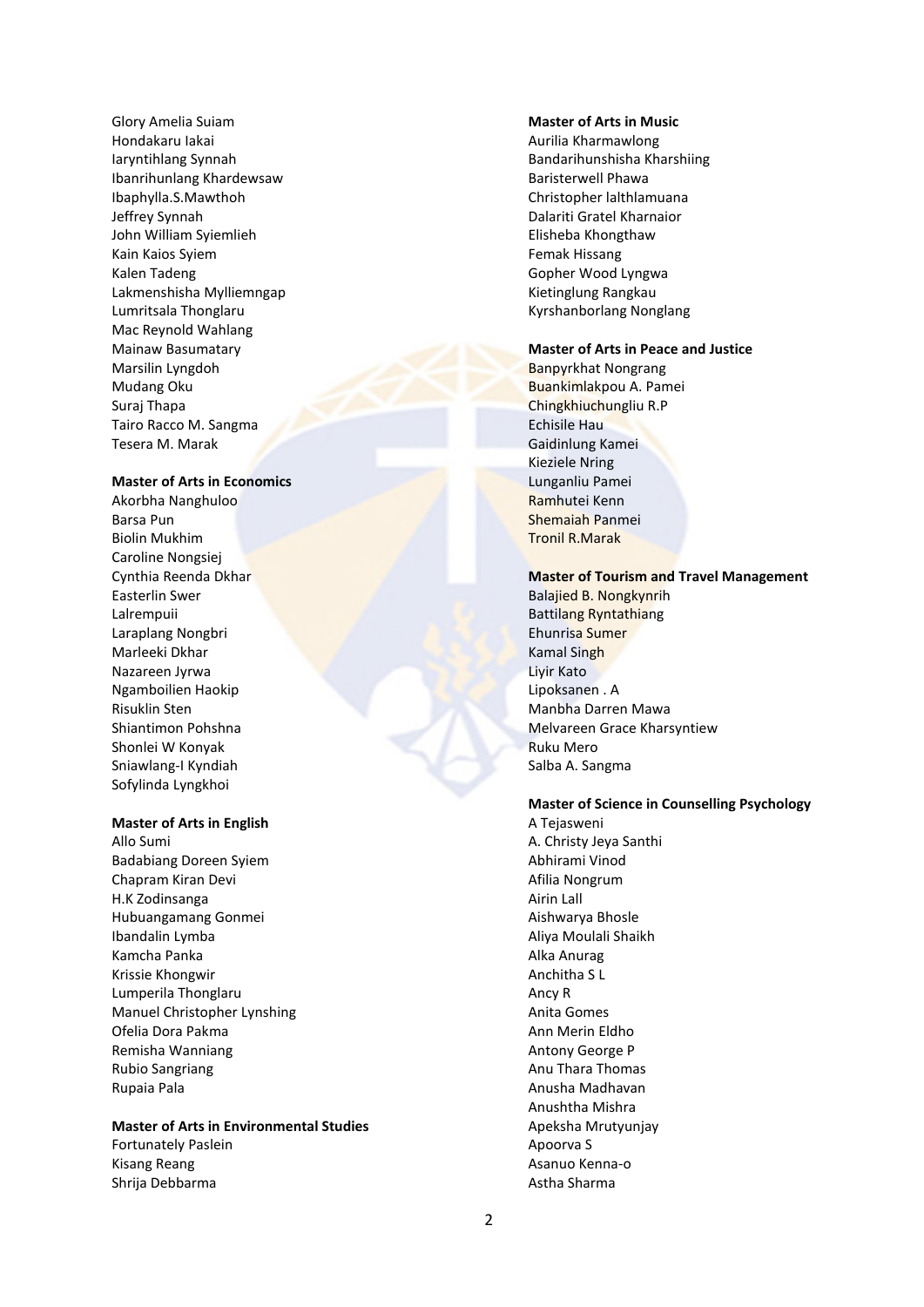Atsonuo Thapo Balarishisha Lyngdoh Belbin Prabhu A Bincy Bruno Bhaskar R Bindu M Mathew Binu Mathew Carlton Fernandez C. Shaila Mabel C.Roy Mon Cheria C. R. Chihanshang KR Cindian Mary Fegradoe D. Valarmathi Damangbha Kharbudon Deeksha Bala Deepa Joseph George Divakar. S Divya S. Ehud Daniel Bhasker Dawson Elwin A. Sangma Emika Loreen Nongrum Fernandes Meena Gargi Das Gupta Gowthami Gari Malla I. Nalini Petricial Ida Mercy Magdalene Imkongsenla Jamir Jalpa S. Bagadia Janis A Tresa Jayashree Ghosh Jeffrey Ferdinand Jithesh P B Jobin George John Abraham John Immanuel Paul Joseph Dheeraj Adarsh D'Souza Kemchilungle Kivika Chishi Khrolhi-U Wetsah Komal Singhal L Roopa L. Manvü Phom Laly A J Libania Xavier Jovita Fernandes Linoka Chisho Louella Rogers M. Thanga Lakshmi M.Sujitha Mahima Mary Sajan Maphibanroy Pale Muthukumar M N. Jaya Chithra N. Mohana (A) Vadivukkarasi N Ning Ngaih Kim Ningshim Kachui Nisha Elizabeth

Padma. M Peter Thomas M Pramila Cynthia D'Almeida Prisca Syiemlieh Raag Malhotra Raghupatruni Gladys Evangeline Ramya R Mannadath Ranjan Kullu Rebecca V. Yeptho Reena C J Reena N J Reji Joseph Rejo Joseph Riyaka Surong Roshini C Rupa Nagarajan S. Vergina Sai Shivani Mukund Samraj R.S Samuel B. Sanjay Dodiyar Sarika Varshney Sebita D. Sangma Selva Singh S Sherly Joseph Shiby Justus Shiji K Sebastian Shiney Joby Shirley Carvalho Shonrei Vashum Siddi Ramnath Subba Soshan Alka Baa Sowmya G.S Suma Narayanan Surapaneni Medhasvy Susan Subba Susanna Glory Bobbanapalli T. Karthick Tekey Sumarchana Tinu Philip Vanlalmuani Vedantha Vinayananda Kumar Vinitha J V Vinti Verma Vipikali V Shohe Wismary Kharbihkhiew Y. Denjei Phom Zoengi Renthlei

### **Master of Social Work**

Aghali Sema Aibanshngain Syiemlieh Aimilaris Nongsiej Althia Suchen Amchean Hardy M Sangma Amelia Pearly Nongbet Angeline Lamin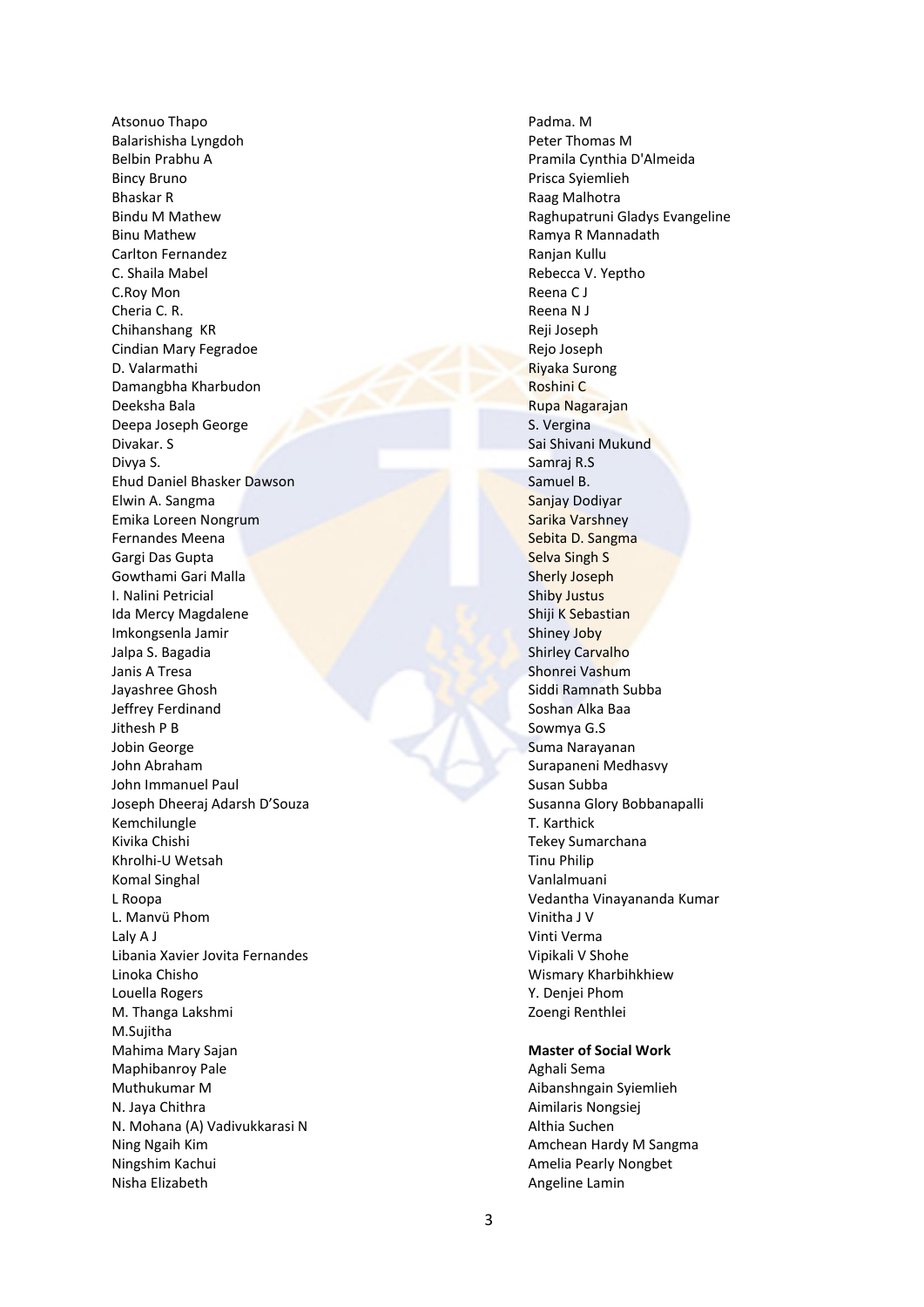Ardy D Sangma B. Liye Monyu Balawansuk Wanniang Batritilin Hoojon Bestarlang Pdahsiej Betchi Ch Marak Bibadahun Lyngkhoi Bikky Koch Dakahiwot Amdep Lamin Dakawanhi Rymbai Daphiiaibet Lyngdoh Nongbri Deicy Grachia Diengdoh Donchi M Sangma Emidaka Dhar Emika Lyngdoh Evamia R Marak Evanjelyne Shadap Genette Banylla Hynniewta Grikme Ch Marak Grimchi A Sangma Ibadahun Tangsang Ibadapynhun Phanwar Ibanaky Blah Ivary Nongsiej Joshua Lambell Syiemlieh JS. Moses Anal Khodinü Kenna-o Khrawborlang Malngiang Lashwa Kanita Khongkliam Lato Yeptho Libo Zhimo Lichipeni Z Kikon Lucky Lily Bansara Lyngdoh Lucy C.S. Lucy Sangriang Medal Four B Tlang Min Shylla Monica Chyne Muni Koch Nangroishaphrang Dkhar Natisha S. Nongdhar Purnima Engtipi Pynshailang Pangniang Ringringbalsre Ch Marak Ripre N Marak Sandip Hrangkhawl Shanki Ksih Silbanchi M Momin Silseng R Sangma Tanaya Nanda Kashyap Temarik G Momin Tengran M Sangma Tranme Ch Sangma Tum Lian Thang Twinborn Hinge Vitoshi Awomi

#### **Master of Social Work in Medical and Psychiatry** Finny George

Lalu Thomas Moncey Thomas Praicy Constan Xavier Rosme Elizabeth Jose Sheba P Raju

#### **Master of Theology in Christian Counselling**

I. Chingham Phom K.G Gailumliu Mangliansang Nitoli S. Achumi Saldong Ch. Momin Sweety Shimray

### **Master of Optometry**

Chimba M Marak Dorcas Winnie Marbaniang Lalzampuii Mantina Khongthaw Rumi Pradhan **Zairempuii** 

# **Master of Arts in Family Life Education**

Adaline Shubra Nelson George Selliah Gethsy J. Grace Anitha Hriday Ashishkumar Anand Jehovah Nissi Samuel Manivannan M. Nitish Babu A Paul Alexander Preethy Sajan Raymond Joseph Shashikala A.G. Sneha Srinivasan

### **Master of Arts in Organizational Leadership**

Amit Runda Anil Kumar Bairapaka Clement Momin H. Minlien Singson Jacob Chacko Jacob Johnson M. Rebecca Janet M. Sashi Jamir Prem Kurian Philip Viu Meru

#### *Post Graduate Diploma Degree*

**Post Graduate Diploma in Music** Kevisonuo Keditsu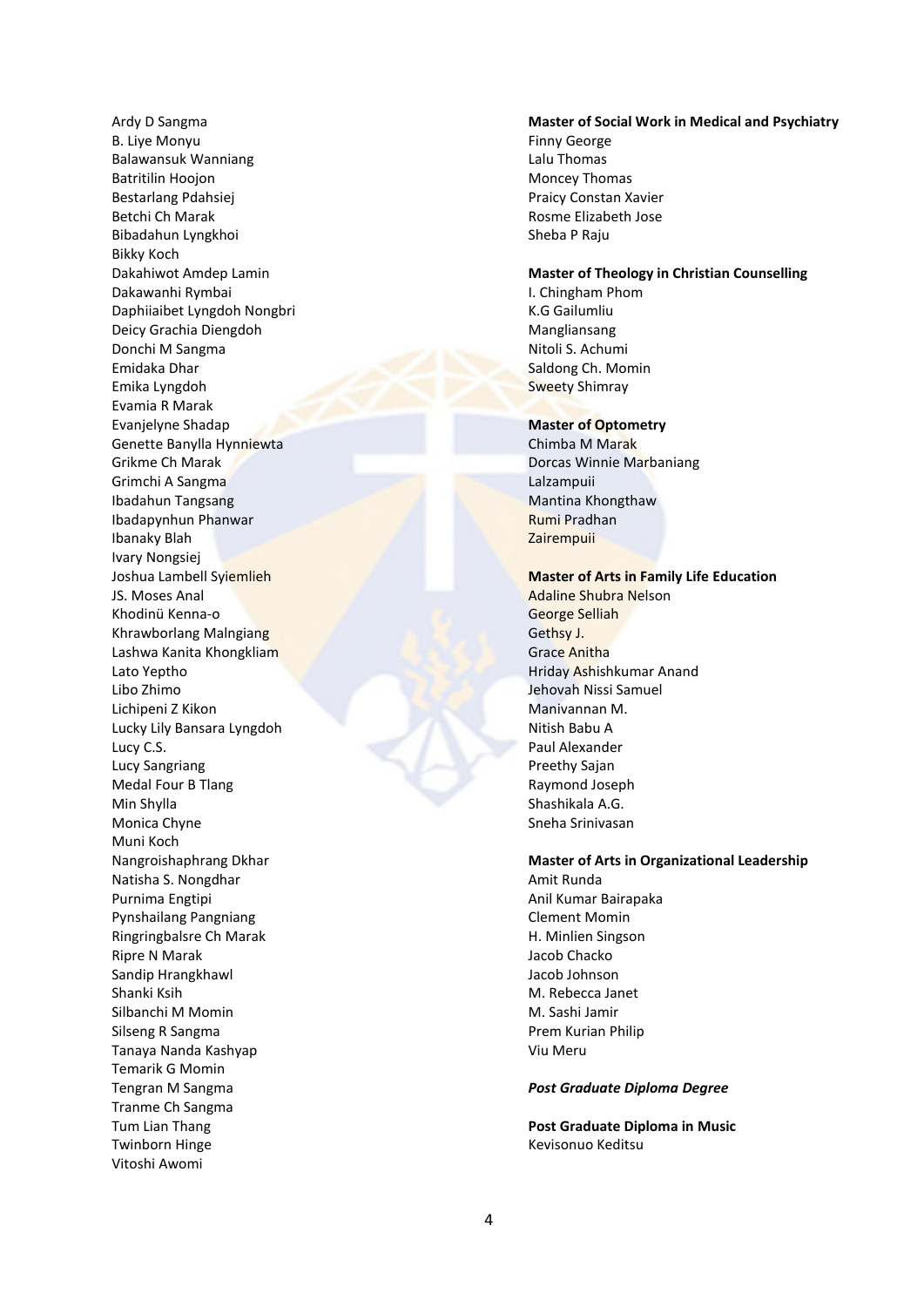# **Post Graduate Diploma In Family & Marriage Counseling** Duicy John Martha Evangeline Paul

Mathew Daniel Rajesh Manukonda Supraja S. Vijayakumari

# **Post Graduate Diploma in Family Life Education**

Animesh Biswas Nisha P. Livingstone

# **Post Graduate Diploma in Bible Management**

Inosa Mohapatro Jayaraj G K Jiju Ninan Varghese Sharwan Kumar

# *Under Graduate Degree*

**Bachelor of Science in Medical Laboratory Technology** Aitilin Sohlang Camelia Lakordor Hynniewta Careenthia Kharbhih Caryola Evedeen Thabah Enita Shanpru Evanolin Kharnaior Genifer Nengminza Sangma Ibalaieid Sun Khriezovonuo Lalmuanpuii Leishipem Pheiray Litirian Dohling Toko Kania

# **Bachelor of Science in Medical Imaging Technology**

Banshanlang Pyngrope Benansius Kyndait Daphilarisa Kharmawlong Kuparsngi Nongsiej Mecklyash K Marak

**Bachelor of Science in Surgical Technology** Dawningson Pala

# **Bachelor of Science in Physician Assistant**

Evalyne Langshiang Jemrish Kaipeng Mary Nuso Miranda Suting Rodani Zawkhai Tha Zin Oo Veronica S. Lyngdoh

# **Bachelor of Science in Food Science and Nutrition**  Cherry Linda Tlang Ngun Hluan Sung

# **Bachelor of Arts Nutrition and Health Education** Badapjingieit Rynghang Kennyson Lyngdoh

#### **Bachelor of Computer Applications (Web Technology)**

C.Sangliana Cheris Salahe Darian Aikupar Kharsyntiew Emerin Nongsiej Francis Banjop Shangpliang Gilbert Roy Nongsiej Hang Khan Suan Rataki Lytan Reachester Jala Victor Syiem

#### **Bachelor of Computer Applications (Hardware and Networking)**

Adinal Kharkongor Banshanbor Pakyntein Beinawsa Vandamin Chandabiangki Dkhar Deibokmi Dkhar Fernando Lyngdoh Mawphlang Ha-o-chwa-I Rymbai Heibormi Dkhar Iohborlang Mawlieh Mebankitbok Shadap Melwasborn Dkhar Paila kordor Lyngdoh Nonglait Steward Sing Shabong Tamon Shallam Tyngshainbor Kharbani Wanbhalang Sohtun Wahlang Wisfilshon Khriam **Bachelor of Computer Applications** Chidimchi Areng David R Marak Visakhol Kera

# **Bachelor of Business Administration**

Amos Pearlman Rymbai Daryl Donkupar T. Iakai David S Theyo Esther T. Sizili Habakkuk Silgrak G. Momin Ibadahun Shisha Nongrum Joseph Minlal Paite Kyrie Eleison Sukhlain L.Lunkhohao Samuel Haokip Laiky Khonglah Pardonmi Pakyntein Robert Lamlalsuong Singson Ronan Suchen Shawn Randall Ranee Shiborlang Bareh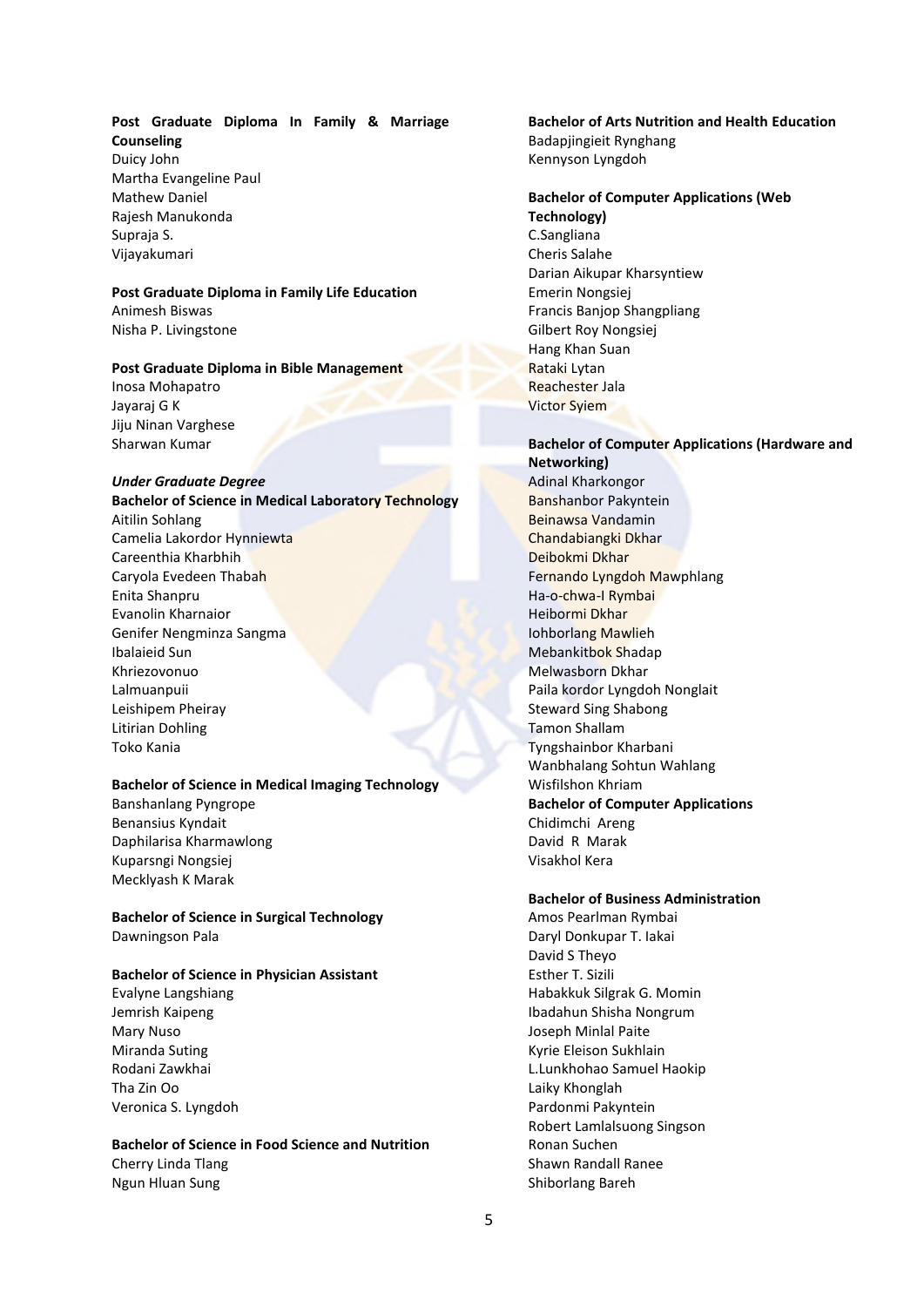# **Bachelor of Arts in Environmental Studies**

Daniel Lambor Kharbangar

# **Bachelor of Arts in Music**

Abigail A D.D San Aung Deiru Laloo Gideon Zachary Lyngdoh H. Martin Iakitboklang Suchiang Johanan Lyngdoh Johny Melborn Syih Printstone Sutnga Reuben Zion Lyngdoh Thabah Ronald Ksoo Rongsenyangla Longkumer Shaiborlang Wanniang Yeancheng S. Sangma Zafficca Sun

#### **Bachelor of Science in Psychology**

Adricia Mukhim Afreena Kharkongor Anuma Iakai Atiya Sukpanichnant Badasuklin Sohtun Bamang Meha Daki Suchiang Dalakynshew Lyngdoh Nongrang Darisha Kharmih Derick Nathaniel Massar Ebannylla L. Sangriang Esra Bianca Kharlyngdoh Fairly Kharbuki Gimcule Thou Gyati Nama Hinohito Assumi Hopestarwell Lyngdoh Julie S Lyngdoh Kevimeno Kiso Kiraneva Rynghang Kyrmenlang Kharbithai L M S David Lahida Dkhar Lalbiakhlui Lalnghakliana Lily Chingthianmawi Tangpua Lisamery Marwein Marion Victoria Ingty Masangheing Zeliang Moaren Aonok Pangchak Ch Marak Rangdajied Phyllei Ruth Lalrinpuii Saralin Lyngdoh Sawami Khyllep Shristi Rai

Sngewbharilang Rapmai Swuto Assumi V.Malsawmkimi

**Bachelor of Science in Environmental Science** Drowelshon Khriam

### **Bachelor of Social Work**

Amanda Cariah L. Thabah Andy Lalfakawma Ashabanri Syiemlieh Badahunlang Shisha Shylla Balamkupar S. Kharbudon Bethilda Ch Marak Bigimme G Sangma Cheerfully Mallai Cheriehills Lyngdoh Cherilyne Nongsiej Dariana Wahlang Darihunshisha Jyrwa Eldalin Basaiawmoit Elizana Kharmir Ematchi G Momin Eric Thanggoulien 'S' Gangte Esther Hmingthansangi Rokhum Habinsuk Nongrum Hansa M Momin Ibahunlin Lyngdoh Ibakordordashisha Dkhar Ibalarisha Lyngwa Ibamonlin Kharmudai Jagam M. Sangma Larisa Lyngdoh Sohiong Litwinnita Lapasam Lucky Star Pamthied Lungzeule Zeliang Matrang R Sangma Mayanka Chyrmang Miliya Maiong Miracle Rngaid Moatula Imchen Monaliza Sohtun Namrhendimiat Lamin Gassah Nasima Begum Nerysha M Marak Niksrang Ch Marak Nisha Mevery Syiem Patience Dkhar Phidarihun Warjri Pretty Maya Kharsati Rachel Lalhmangaihzuali Reichanphi Makang Risamanki Tyngkan Shimtiris Rongrin Silnam B Sangma Sonysanki Dkhar Vinisha Niangti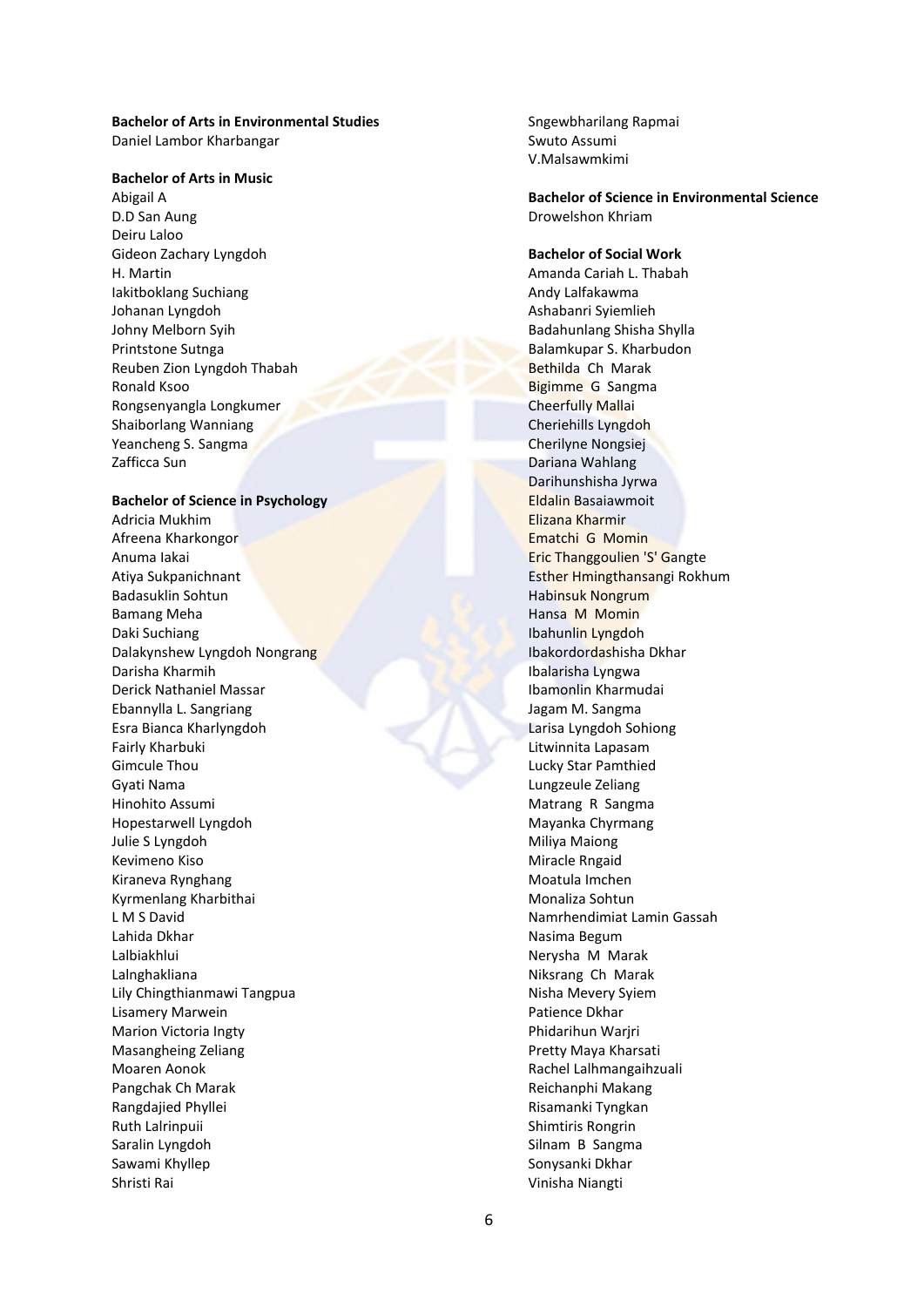Wakani Sukhlain Wanshaihun Dohtdong Wanteiborlang Khonglah

### **Bachelor of Tourism and Travel Management**

Aung Myint C. Lalrinfela Chima Barbara O Sangma Chithing Et Hansepi Dawa Chottan Deva Basumatary Emkupar Emitre Dkhar Ewingstar Tero Langstang Isabell R. Marak Macdonald Kharshandi Meyusapong Mobya Sunku Rasika Kropi Ribanty Lyngdoh Rihunda Kurbah Ryan J. Paila Teseng Thomas Ch Marak

### **Bachelor of Optometry**

Altidaya Thabah Ample Grace Warshong Dannie L Mawlong Dawanhun Pearson Mylliem Umlong Getstarwel Bina Hungyo Peimiwon Khunyu H Kordor Tariang Liza Dora Nongsiej Maxi Grace Dorphang Moirangthem Lamjingba Meitei Nangbha Sumer Sung Di Lian Thritsipi S Sangtam Twinkle Sumer

### **Bachelor of Science in Nursing**

Aaw Riamuk Aibanjopshisha L. Nonglait Banila Chyrmang Betsy Dkhar Dakawanpaia Lamare Damaphisara Lyngdoh Ryntathiang Daphiwanbiang Pale Esha Mihu Gyati Ankha Habung Api Hage Yapyang Iarisa Kharkongor Indatyngshain Wahlang Inti Apang Kipu Ori Kongka Sari

Kyntiewlang Kharumnuid Landi Pubyang Luziana Tariang Maphibansharai Kharsyntiew Mercynaris K. Kylliang Nabam Yatup Namica Dora Kharpor Nidaka Sumer Partida Langba Phailin Lamare Phindarisha Kharkamni Phulbari Warjri Rehokki Pala Rupaya Laloo Singam Deepmala Devi Sngewhunlin Kharkongor Tassar Amak Teri Nani Thounaojam Ronita Chanu Tingmonlyne Gatphoh Toni Raksap Visenu Neikha Wanpynshai Lyngdoh Yorum Yama

#### *Diploma degree*

#### **Diploma in Medical Laboratory Technology**

Aidenaris Mawtyllup Bhalang Lyngdoh Daohi Manar Daphibansara Nongkhlaw Dawabiang Lyngdoh Finishia Laloo Hakanihiwot Sumer Ibadala Sutong Ijingshailin Khongsngi Jacqueline Manner K.Lalremruati Lavatti Rumnong Longingbaishisha Pyngrope Marbiang Laloo Melari Iaka Sohtun Melphi Mary Jyrwa Pdianghunlang Suting Pynsuklang Marbaniang Queencymery Synnah Ricky Nongsiej Ritngenlin Wanniang Ridahun Iano Ridalin Suchiang Romi Challam Shelly Diengdoh

**Diploma in Medical Imaging Technology** Banlumlang Marwein Carykeen Didiam Khonglah